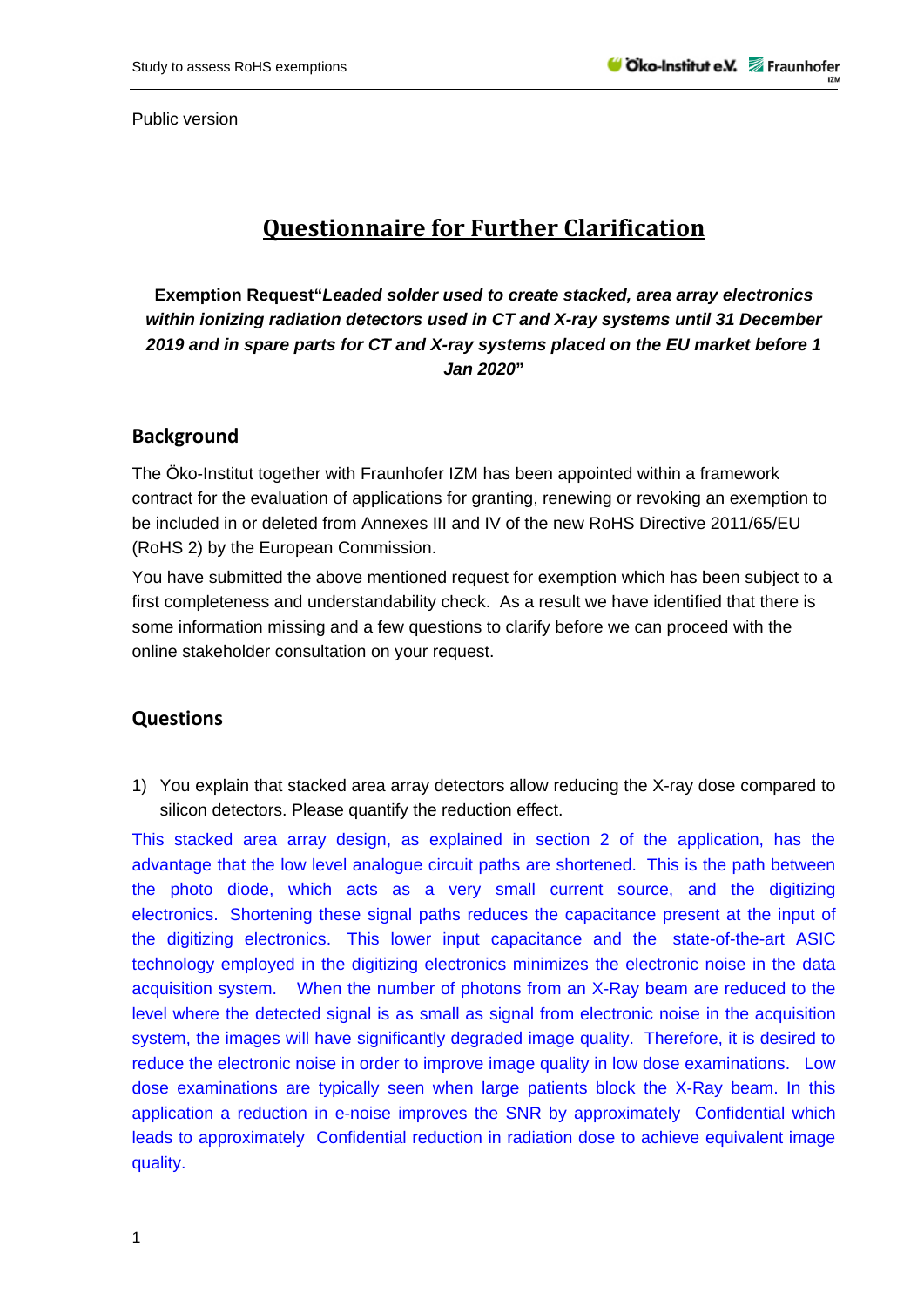- 2) GE applies for this exemption, but GE is not the only medical equipment manufacturer offering digital detectors for diagnostic systems based on X-ray.
	- a) Will other medical equipment manufacturers use this exemption as well?
	- b) If not, how do other manufacturers construct and manufacture their digital detectors?
	- c) If other manufacturers have designs that do not require the use of lead, please justify and explain why the GE-solution is required.

Detector architecture, interconnect implementation and associated manufacturing processes are generally regarded as proprietary information in the medical industry.

3) You have submitted the below figure illustrating the construction and the different parts of the detectors.

### GE Confidential

Please indicate in the above figure where the different types of solders are used.

### GE Confidential

- 4) In the below cross section of the detector, conductive epoxy is used between the scintillator unit and the pass-through-ceramic.
	- a) Why can't conductive adhesives be used at other levels as well as to replace the solders, or at least the lead-containing solder?

There are many challenges to overcome to use conductive adhesives successfully at other "levels" of the microelectronic assembly. For the "level" with lead solder there are several reasons why conductive epoxy could not be used. The first is a large variation in the surface topology of the components. The components vary in thickness from part to part and lot to lot and they have a natural non-flatness (curvature) that adds to the mechanical gap variation between the components (as seen in the photo).

Proper conductive epoxy area array interconnects require uniform deposits of material that are nearly equally displaced (compressed) during assembly so as to not create a short (over compression) or an electrical open (under compression). Another challenge with high and low gaps is the resultant electrical resistivity variations from one interconnect to another which is attributed to the intrinsic high electrical volumetric resistivity in conductive epoxies. Large variations in electrical resistances make it very difficult to calibrate the device and could compromise the performance.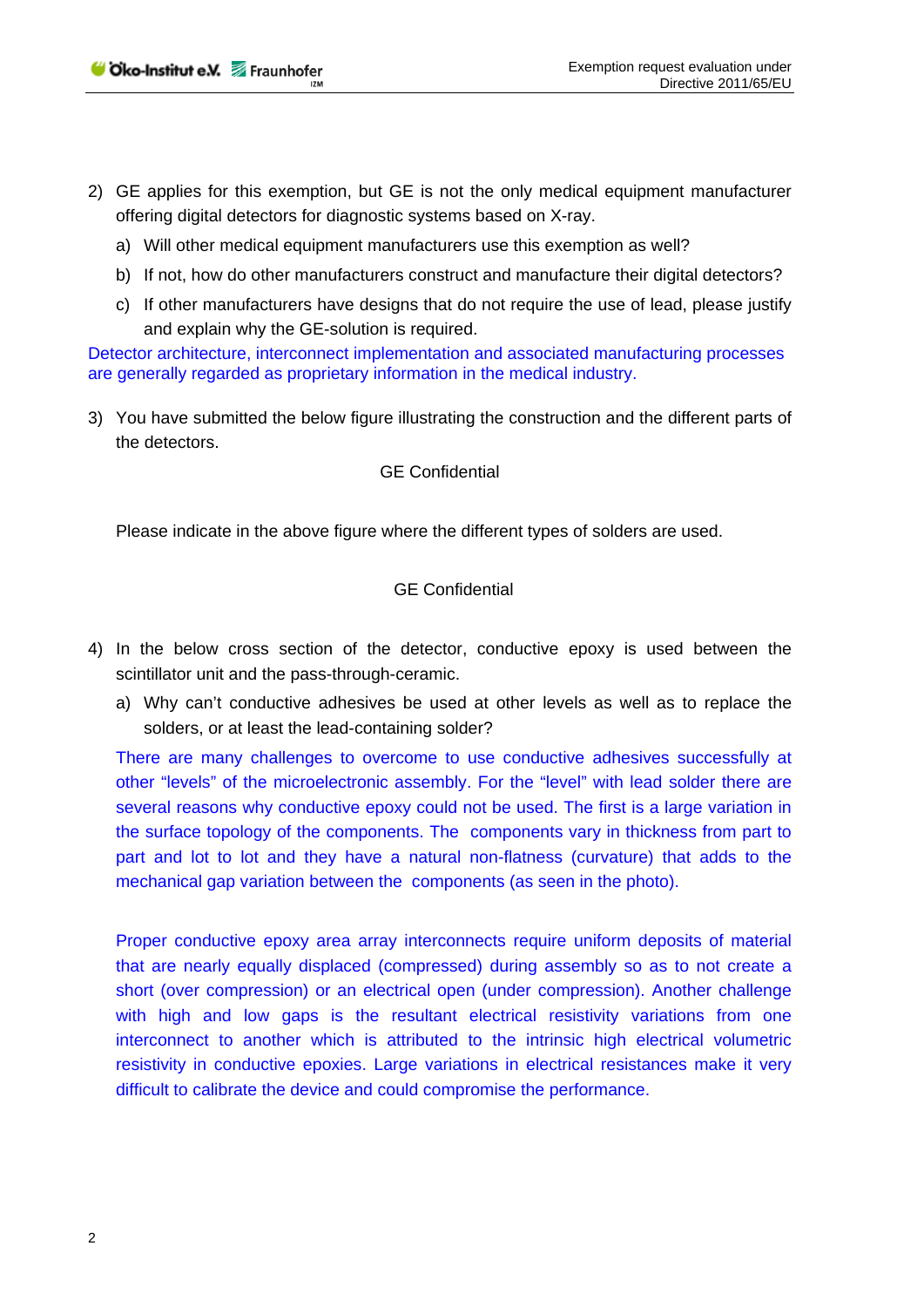Additionally interconnects at the "levels" below the components are not suited for conductive epoxy because they include power and ground with significantly higher current requirements. Again the intrinsic high resistivity of conductive epoxies won't work for the milli-amps of current required for these interconnects. The voltage drop would greatly compromise the module performance.

b) In an earlier exemption request, the applicant had claimed that conductive adhesives cannot be used in an x-ray environment, as they deteriorate quickly. Why is it possible to use it in this case in between the scintillator and the PTC?

This module architecture is such that conductive epoxy is shielded from ~98% of the incident x-ray energy because the scintillator material in front of it blocks it. Therefore, in this case, the conductive epoxy will not deteriorate from x-ray.



Figure 1: Section of the detector

5) In your application you mention research demonstrating that the use of SnPb solder across the large analogue area array is necessary. Reasons are its lower melting temp of 183˚C, its eutectic behavior with a single melting point (i.e. no pasty range) and its superior ductility compared with most lead-free solders. Can you please make these results available?

Solder alloy properties will have a significant effect on the long term reliability of solder bonds between the components. The thermal expansion coefficients (TCE) of these two parts are different and there regular temperature changes that will cause differential expansion and contraction, resulting in the solder bonds being subjected to cyclic stresses. A lot of research has been carried out to predict the lifetime of lead-free solder bonds under cyclic stesses but at very high stresses that will occur with large-size devices such as large TCE difference between the components, failures can potentially occur due to damage to the solder pads on the surfaces of the components. This type of damage can be avoided by using ductile solders that distort so that the stress imposed on the component pads is reduced. All of the commonly used lead-free solders are less ductile than tin/lead and so where high stresses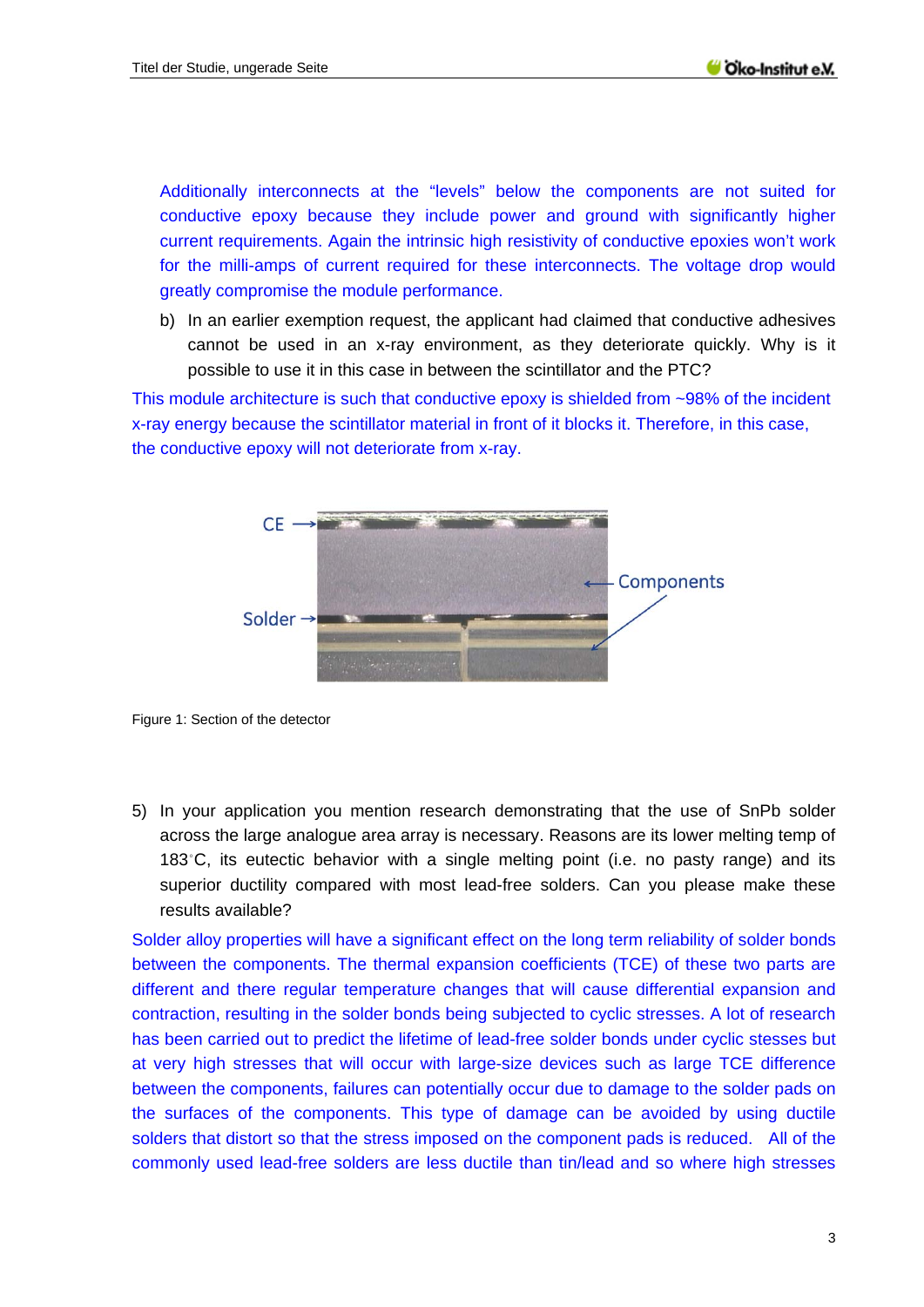are imposed, the stress will not be relieved by deformation of the solder so that there is a higher strain loading on the solder pad/device bond. Solder hardness depends on its thermal history so it is not always straightforward to compare published hardness values. Published values for a selection of solders include<sup>1</sup>:

| <b>Solder alloy</b> | <b>Vickers hardness (not annealed)</b> |
|---------------------|----------------------------------------|
| <b>SnPb</b>         | 12.9                                   |
| Sn3.5Ag             | 17.9                                   |
| Sn3.8Ag0.7Cu        | 21.9                                   |
| Sn3Ag3Zn            | 21.9                                   |
| Sn3Ag3In            | 21.3                                   |

Hardness depends on thermal history and annealing reduces hardness however it is clear that most commonly used lead-free solders are harder and so less ductile than SnPb. SnAgZn and SnAgIn are included (although neither is a standard alloy) in the above table because these are lower melting point alloys but they are equally hard as SnAgCu and SnAg.

Lower melting point solders are available but these are not suitable for a variety of reasons. Some are susceptible to corrosion and some are too hard and brittle. The melting points of some alloys are too low and so could melt in service. Low melting point solders include (with SnPb for comparison):

Table of alloys with low melting point compared with SnPb.

<sup>&</sup>lt;sup>1</sup> From http://www.boulder.nist.gov/div853/lead\_free/props01.html except Sn3.9Ag0.7Cu which is from Elfnet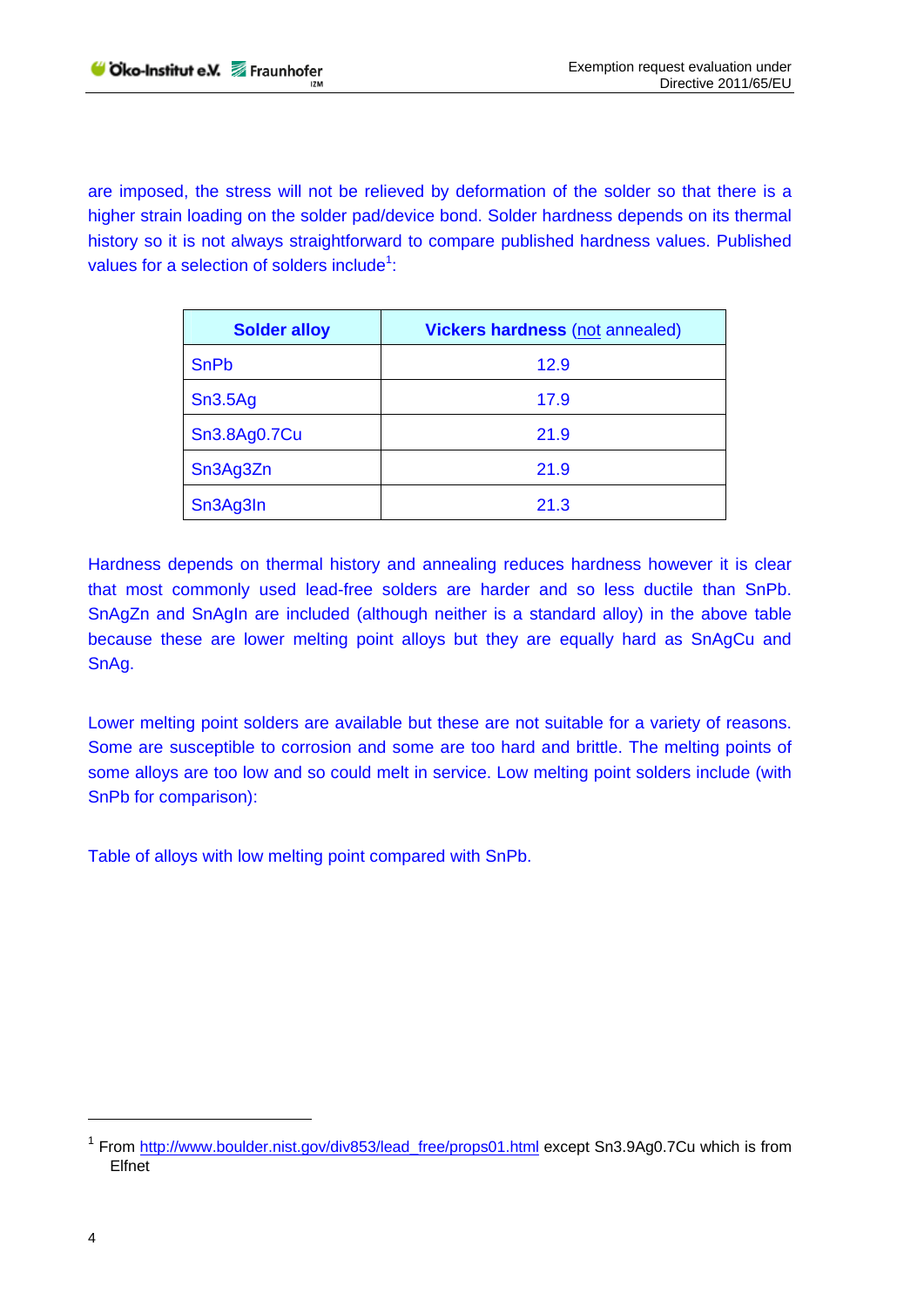| <b>Alloy</b>    | <b>Melting point °C</b>                                       |
|-----------------|---------------------------------------------------------------|
| 63Sn37Pb        | 183                                                           |
| 52In48Sn        | 118 (too low $m$ .pt.)                                        |
| 58Bi42Sn        | 138 (m.pt. too low and also hard and brittle)                 |
| Sn9Zn, Sn8Zn3Bi | 189 – 199 (very susceptible to corrosion)                     |
| Sn20In2.8Ag     | 175 – 187 (wide pasty range and susceptible to<br>corrrosion) |

Temperature increases and decreases will repeatedly occur and the cyclic strain this causes can cause thermal fatigue cracking of the solder joints. Thermal fatigue failure occurs with both SnPb and lead-free solders but the time to failure depends on many variables including the size of the temperature variation, the rate of temperature change, the stress level and the solder alloy composition. Research has shown that where strain is low, lead-free solders are superior to SnPb but where there are high strain levels, lead-free solders fail sooner than tin/lead. The solder bonds between the components could suffer from relatively high strain levels and so manufacturers will need to carry out lengthy testing with lead-free solders before these can be used in medical products that can be put onto the EU market. Medical devices must be approved by a Notified Body under the Medical Devices Directive and as it is not possible to accurately predict lifetimes of lead-free solder bonds, lengthy testing and trials of the new designs will be required to find solder alloy / design combinations that can be demonstrated to have suitable reliability. Prediction of lifetimes of lead-free solder bonds is possible because this alloy has been in use for many decades but there is still very little data for lead-free solders. It is therefore possible to ensure an adequte lifetime with tin/lead solder and so gain Medical Device Directive approval but this is much more time-consuming with alternative alloys.

6) You state that utilizing the lower temperature of SnPb at the area interconnect has been found to greatly improve the manufacturability and reliability, especially in the outer region of the large analogue array where stresses due to the TCE mismatch are the greatest. Can you please provide evidence for these findings?

This module architecture includes a continuous structure with a large area array of interconnects at the interface. The two mating parts in this case have a CTE mismatch and the resulting peak stress will generally occur at the extremes which in this case are opposite corners. For this assembly the corner to corner distance is ~14mm. Since the distance and CTE mismatch can't easily be reduced the lower Pb/Sn solder reflow temperatures will significantly lessen (~20% lower temperature) the interconnect stresses between the components. The Pb/Sn solder also provides additional design and manufacturing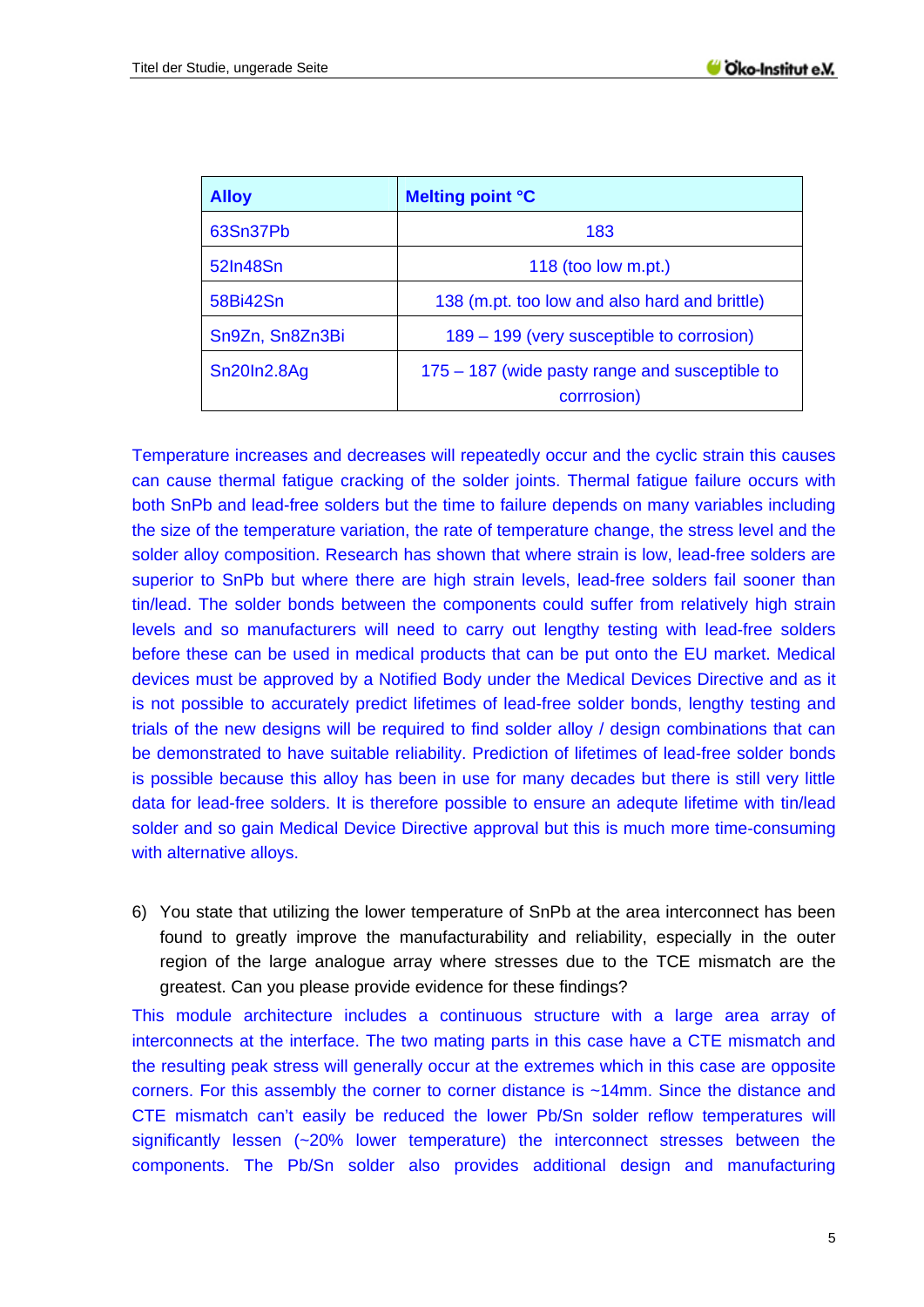robustness because of the higher ductility (ability to strain without fracture) with Pb/Sn solder. The SAC305 essentially produces a stiffer joint that pushes more of the strain-energy into the solder pad interface.

The failure with SAC305 and success with Pb/Sn solder was demonstrated through manufacturing DOE's on re-flow settings. The specific details of this DOE are not available because they are considered proprietary by the third party i.e. the micro-electronic manufacturer that completed this work for GEHC. However in this DOE SAC305 was compared against Pb/SN solder for greater than 20 parts for a range of temperatures, ramp, dwell and cool-down times. For all trials with SAC305 a large percentage of interconnects failed during the cool down of the reflow process regardless of the parameters selected. No solution "space" was found that would produce acceptable yield with SAC305 so it was abandoned in favor of Pb/Sn. The Pb/Sn solder on the other hand produced a high yield and demonstrated robustness to the manufacturing re-flow settings of time and temperature.

Additionally the peak stressed in the solder joints for SAC305 and Pb/Sn was compared with an FEA analysis. This work demonstrated that stresses from the re-flow process were significantly greater with SAC305 vs. Pb/Sn solder where the peak shear and tensile stress is 23% and 33% greater respectively. A snap shot of the analysis and results is included below.

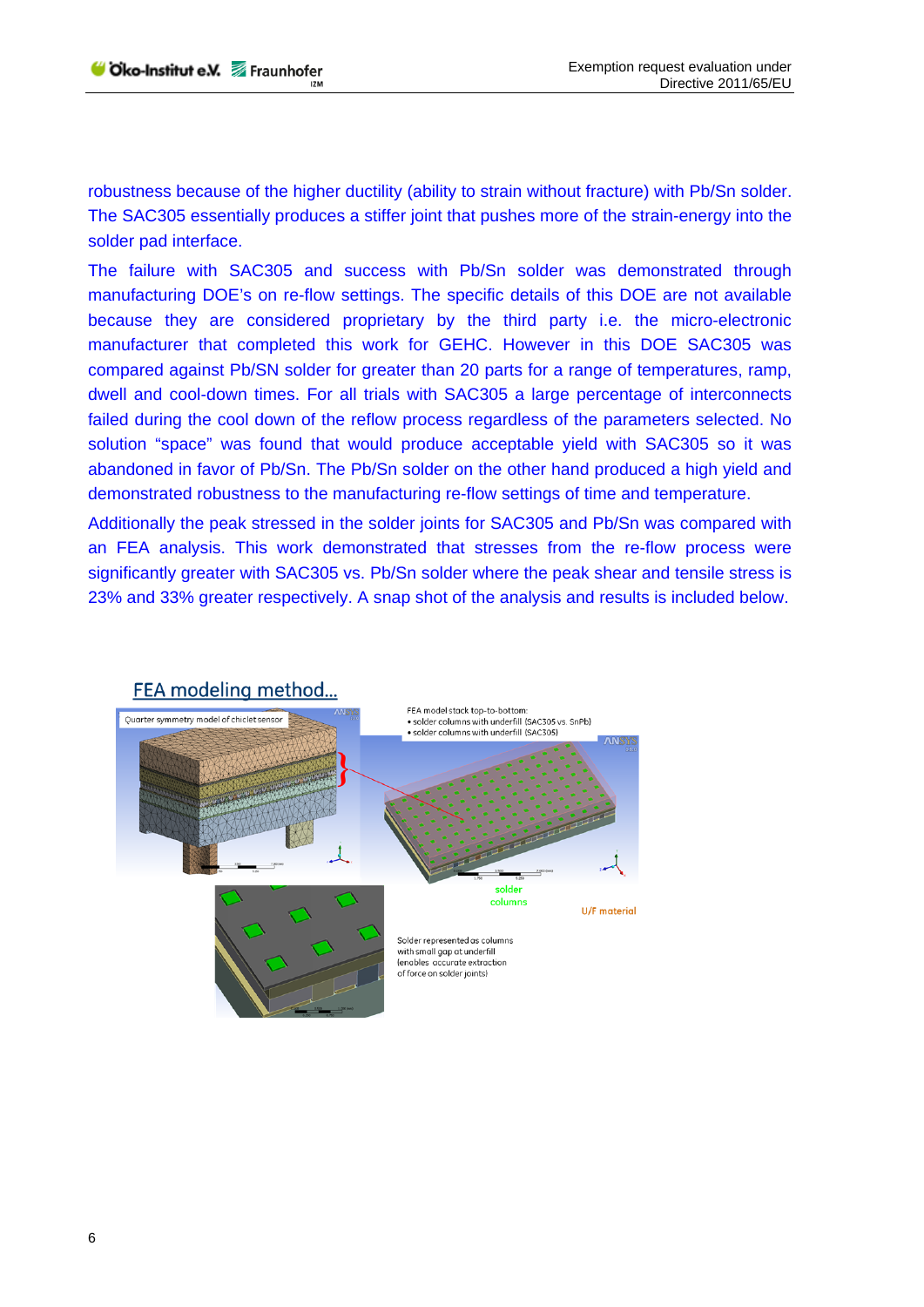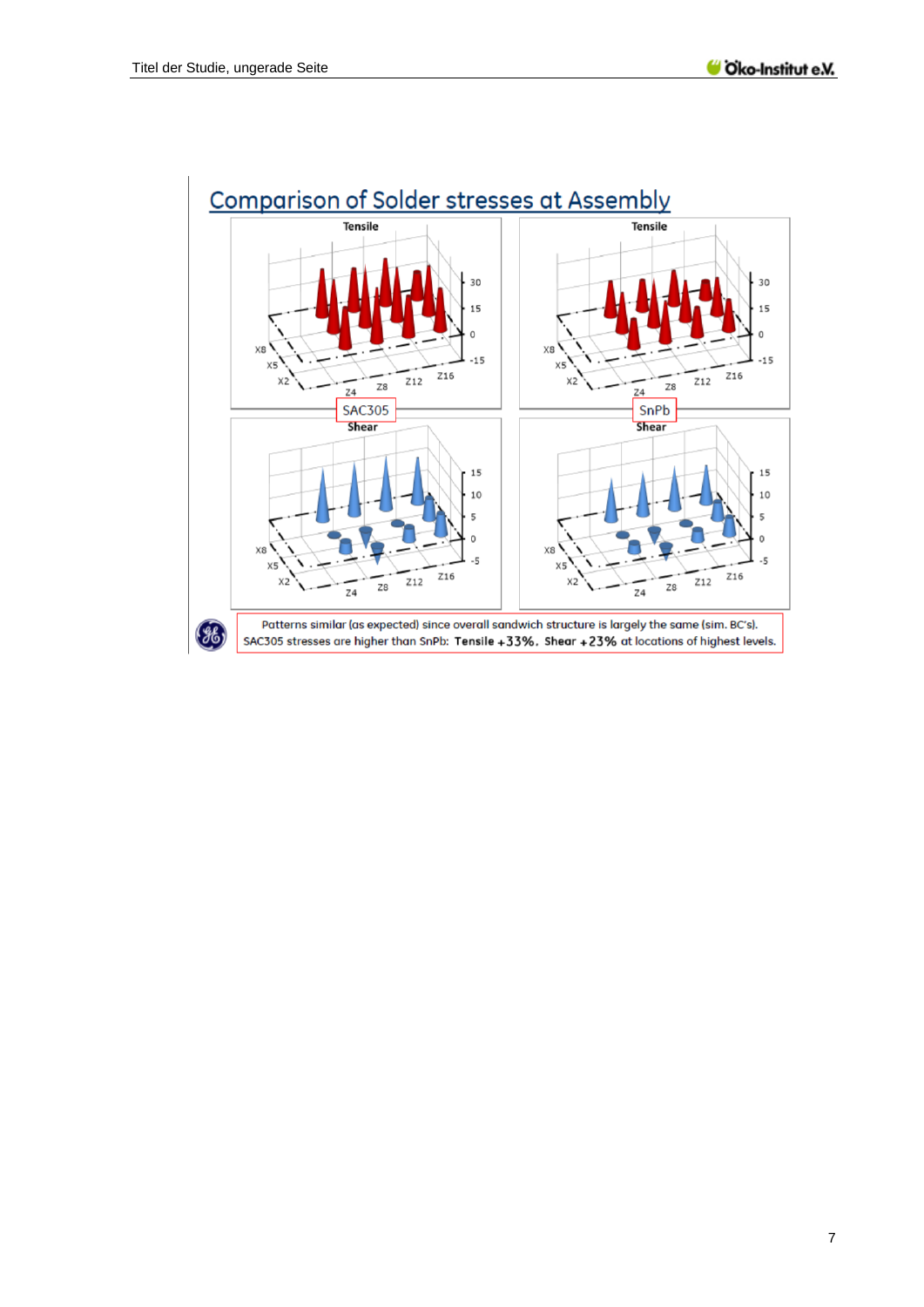# **Conclusions / Recommendations**

### • Observations

- stress in component solder joints always higher with SAC305 than SnPb
	- at Assembly: Tensile +33%, Shear +23%
	- at 40°C operating: Tensile +13%, Shear +23%
	- Assembly stresses are much higher than at operating temp:  $\sim$  6x higher for Tensile stress,  $\sim$  3 x higher for Shear stress
	- stress patterns are very similar
	- strength of SAC305 vs. SnPb is +17-21% (tensile) and +39% (shear)

## • Conclusions

- SnPb solder preferred over SAC305
	- SAC tensile stresses +33% higher but its strength is only 17-21% higher
	- highest stress due to assembly is expected to be a critical consideration in overall fatique life (mean stress preload)

## • Recommended next steps for Stress Analysis

- quantify fatigue using these estimated mean & operating stresses
- continue to refine FEA model (mesh, properties, etc.)
- 7) You present the below figure in your exemption request.



Figure 2: Dye & Pry analysis of SAC305 lead-free solder joints used in the analogue solder array interconnect

You state that dye penetration across tear shaped 2SP BGA pads indicates a lack of solder joint integrity. Please explain in more detail the terms "dye penetration" and how it indicates poor solder joint quality.

Identifying very small solder defects through a microscope is very difficult. To improve visual detectability of solder defects the dye and pry technique is used. Dye is applied to the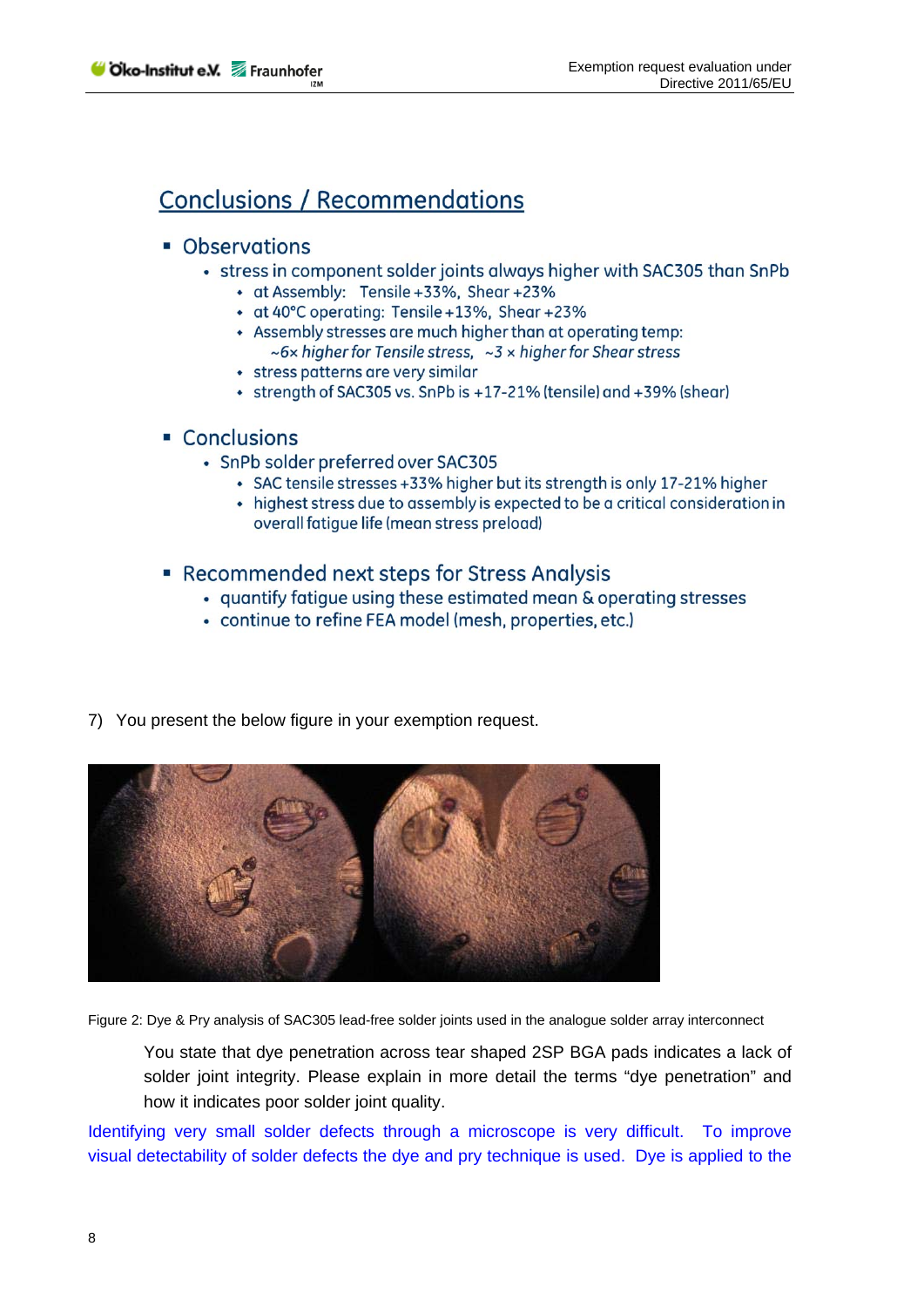edges of the solder interfaces. The dye penetrates into existing micro cracks or opens (voids) and is allowed to dry. Then the assembly is pulled (pried apart). The solder interfaces (joints) are inspected for the presence of the dye which reveals inter-facial connection defect areas (poor solder joint quality).

8) You submit the below cross section image.



Figure 3:Cross section illustrating analogue interconnect array solder height variation challenge

Can you please submit a reference picture showing the situation with lead solder?

We do not have a cross-sectional photograph of the assembly with the SAC305 solder. Figure 5, as well as the photograph in Figure 1, show a cross-section through a detector assembled with tin/lead solder. This image clearly shows that the gap on the left side is smaller than the gap on the right side due to variation of part sizes and previous assembly process steps. This difference is acceptable as it has allowed for the tolerances of the dimensions of the various parts in the completed detector and has enabled a stress-free assembly to be made. The detector assembly is quite complex and so it is difficult to avoid these dimension differences. Tin/lead solder is an ideal material for this because of its ductility (it can deform to allow for dimension differences) and it has superior wetting properties to lead-free solders such as SAC305. Good wetting is important because it is essential that the solder flows across the surfaces of all of the pads of the components devices simultaneously to create good bonds. It is quite common when large area circuits are soldered that there are thermal gradients that result in solder melting in one area before others. If this were to cause solder to melt and wet the pads of one of the components only, when these bonds are formed, this can potentially cause movement as the part "floats" on the liquid solder and the gap can change. This movement could cause some of the un-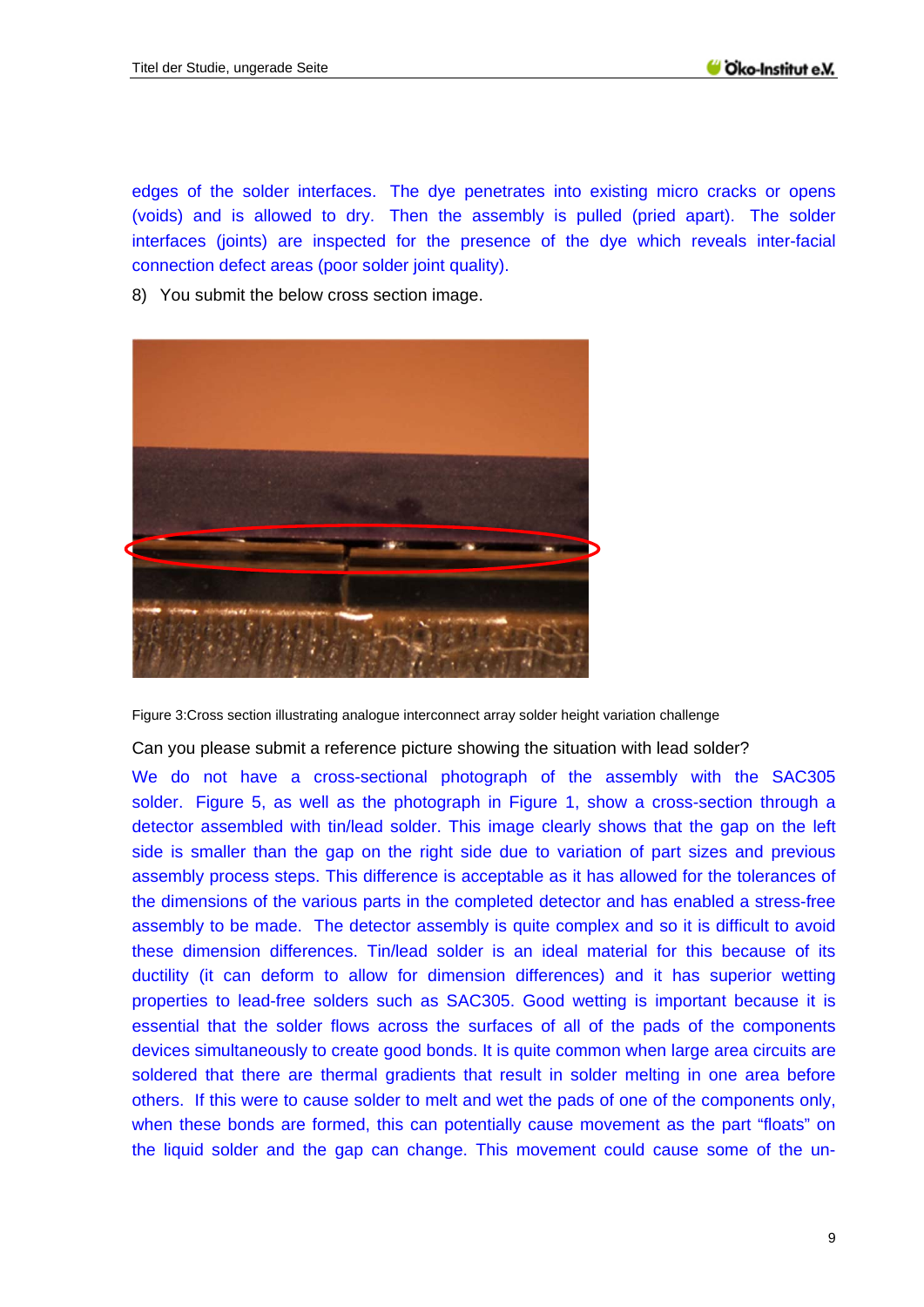melted solder paste or solder that has not yet wetted on the second component's solder pads so that the solder does not touch one or more pads. If movement causes the gap to increase too much, when the solder melts, some bonds between the components may not form and the detector will not function. The likelihood that this effect could occur will be proportional to the length of time that wetting occurs, being more likely with longer wetting times.

Research into solder wetting rates has been carried out that shows that SAC alloys wet much more slowly than SnPb and so wetting times are longer.

| <b>Solder alloy</b> | Copper dissolution rate (wave soldering) at specified<br>temperature*                     |
|---------------------|-------------------------------------------------------------------------------------------|
| <b>SnPb</b>         | $~1.38 \mu m/sec$ at 255°C (72°C above m.pt.)                                             |
| <b>SnCu</b>         | 3.28µm/sec at 275°C (~48°C above m.pt.)                                                   |
| SnAg                | 3.28µm/sec at 275°C (~54°C above m.pt.)                                                   |
| Sn3.7Ag0.7Cu        | 2.3um/sec at 275°C (~58°C above solidus.) or 3.3um/sec at 300°C<br>(~80°C above solidus.) |
|                     |                                                                                           |

\* C. Hunt and D. Di Maio, "A Test Methodology for Copper Dissolution in Lead-Free Alloys", National Physical Laboratory, UK.

Comparative wetting time tests have been published by Asahi (a solder manufacturer)<sup>2</sup> in which a variety of alloys were compared by wave soldering a standard PCB using a soldering temperature of 245°C.

| <b>Alloy composition</b> | <b>Wetting time (seconds)</b> |
|--------------------------|-------------------------------|
| Tin / lead               | 0.6                           |
| Sn <sub>0.7Cu</sub>      | 1.0                           |
| Sn3.5Ag                  | 1.4                           |
| Sn3.5Ag3.0Bi             | 1.7                           |
| Sn4Ag0.5Cu               | 1.9                           |

Temperature also affects wetting times by a solder alloy. It is unrealistic to compare tests at 245°C because SnPb is typically soldered at ~235°C whereas lead-free alloys may be at

<sup>&</sup>lt;sup>2</sup> http://www.asahisolder.com/Publication/Comparative.pdf